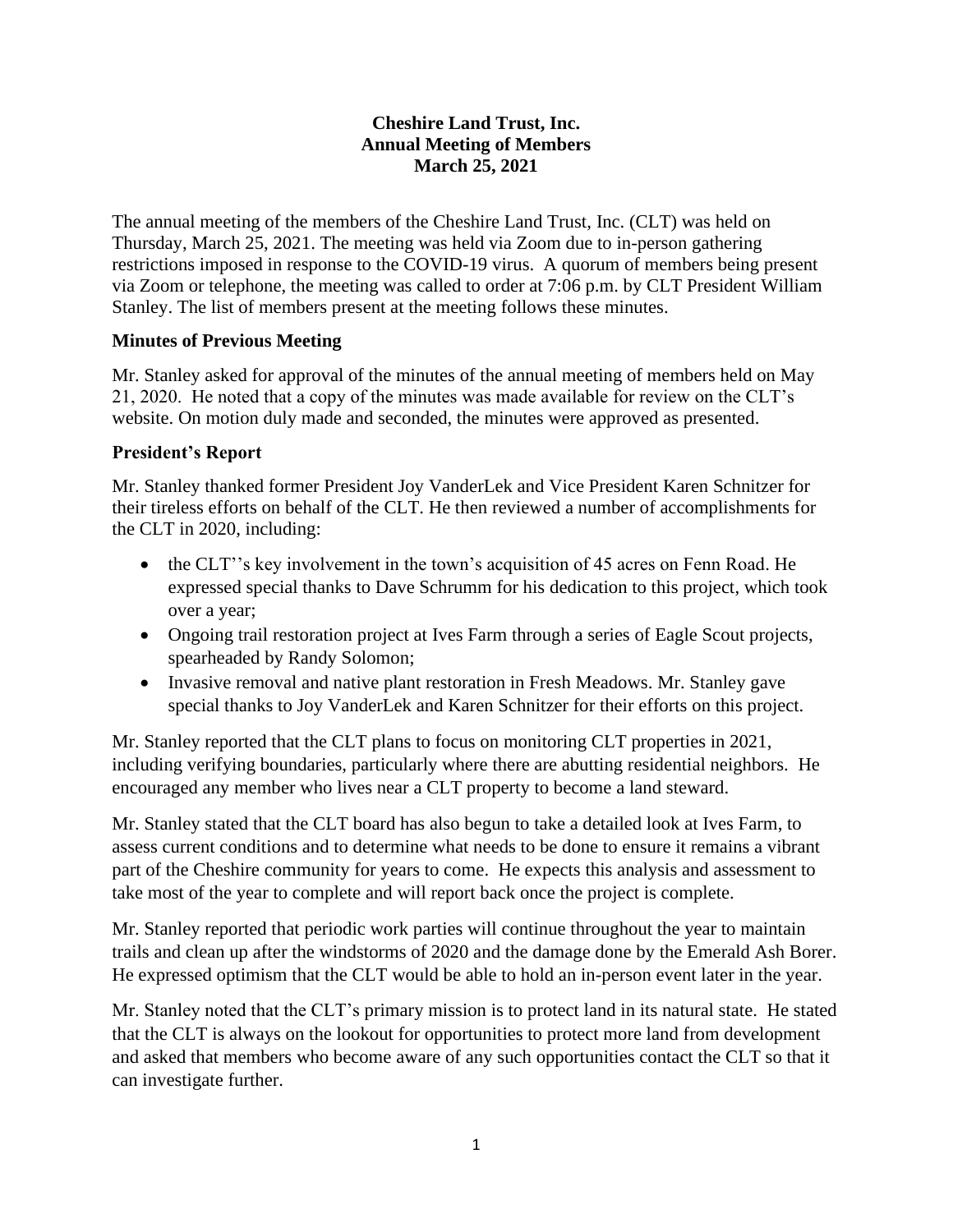### **Treasurer's Report**

Mr. Schrumm commented on the CLT's financial results for the year 2020. A copy of the balance sheet and profit and loss statement for the three years ending December 31, 2020 is attached to these minutes. Mr. Schrumm stated that income for 2020 exceeded expenses by approximately \$23 thousand. Total assets, including the value of land held by the CLT, were approximately \$9.5 million, with liquid assets of approximately \$932 thousand. Mr. Schrumm stated that the CPA firm of Budwitz and Meyerjack assisted in the preparation of the CLT's annual IRS Form 990 filing.

### **Election of Directors**

Mr. Stanley stated that Matt Abdifar and Jeff Nelson have been nominated to serve as directors for a three-year term ending March 2024. He noted that directors continuing in office include are Elsa Loehmann, Jim Mertz, and David Schrumm, whose terms expire on March 2023 and John Hilzinger, William Stanley and Susan Stanley, whose terms expire in March 2022.

On motion duly made and seconded, the Messrs. Abdifar and Nelson were unanimously elected to serve for a three-year term ending March 2024.

### **Election of Officers**

Mr. Stanley then presented the slate of nominees for officer positions. On motion duly made and seconded, William Stanley, President; Elsa Loehmann, Vice President; David Schrumm, Treasurer; and Susan Stanley; Secretary were elected as officers for a term ending March, 2022.

Discussion followed concerning the history of the Fenn Road property recently acquired by the Town of Cheshire.

Mr. Stanley thanked members for their patience and participation in the meeting under difficult circumstances. He indicated that he is looking forward to the time when members can meet again in person. There being no further business to come before the meeting, it was adjourned at 7:35 p.m.

Respectfully submitted,

Susan Stanley, Secretary